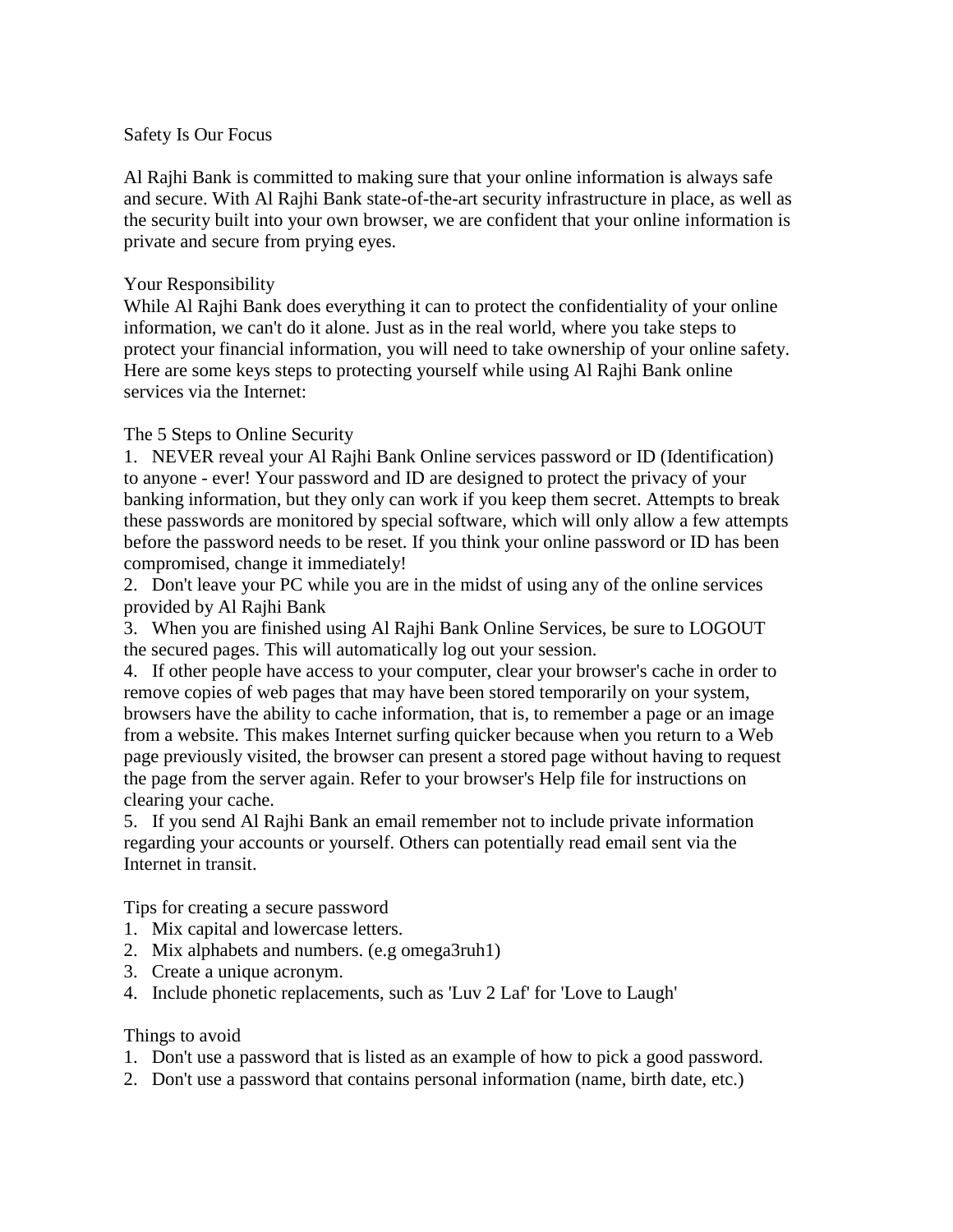- 3. Don't use words or acronyms that can be found in a dictionary.
- 4. Don't use keyboard patterns (asdf) or sequential numbers (1234).
- 5. Don't make your password all numbers, uppercase letters or lowercase letters.
- 6. Don't use repeating characters (aa11).

Tips for keeping your password secure

1. Never tell your password to anyone (this includes significant others, roommates, parrots, etc.).

- 2. Never write your password down.
- 3. Never send your password by email.
- 4. Periodically test your current password and change it to a new one.

# Your Browser's Security

All Al Rajhi Bank Online Services use 128-bit SSL strong encryption during your online sessions to safeguard your data. Encryption essentially is a sophisticated way of scrambling your online information before it leaves your computer, so that if intercepted it is completely unreadable. We require that your web browser support 128-bit encryption because it is approximately 300 times stronger than 40-bit encryption. While 40-bit encryption might be fine for low-risk transactions, security professionals all agree that it is not adequate for protecting financial transactions.

When you request information via Al Rajhi Bank Online on the Internet, your request is encrypted as it travels. We then decode your request for information and send it back to you, again - safely encrypted. When you receive it, your browser decodes the information and displays it.

You can identify that your online information is encrypted in Netscape if the small key or lock at the bottom left-hand corner of your screen is unbroken. Users of Microsoft browsers will see a lock appear during an encrypted session.

- We strongly recommend that you use the latest version of your preferred browser. The most up-to-date version of your preferred browser is normally available as a free download from the relevant browser manufacturer's website.
- The latest versions of browsers are more secure than older versions, which is particularly important when doing your banking via the Internet. Most Windows based PCs are preinstalled with Microsoft Internet Explorer, therefore it is the most commonly used browser. Because of this, Internet Explorer is the browser most attacked by viruses and spy ware.
- If you use Internet Explorer it is particularly important to run a virus scanner and a spy ware scanner regularly and keep it updated with the latest security patches from Microsoft.

# Identity Theft

Identify theft and identity fraud are terms used to refer to all types of crimes in which someone wrongfully obtains and uses another person's personal data in some way that involves fraud or deception, typically for economic gain. Fraudsters use information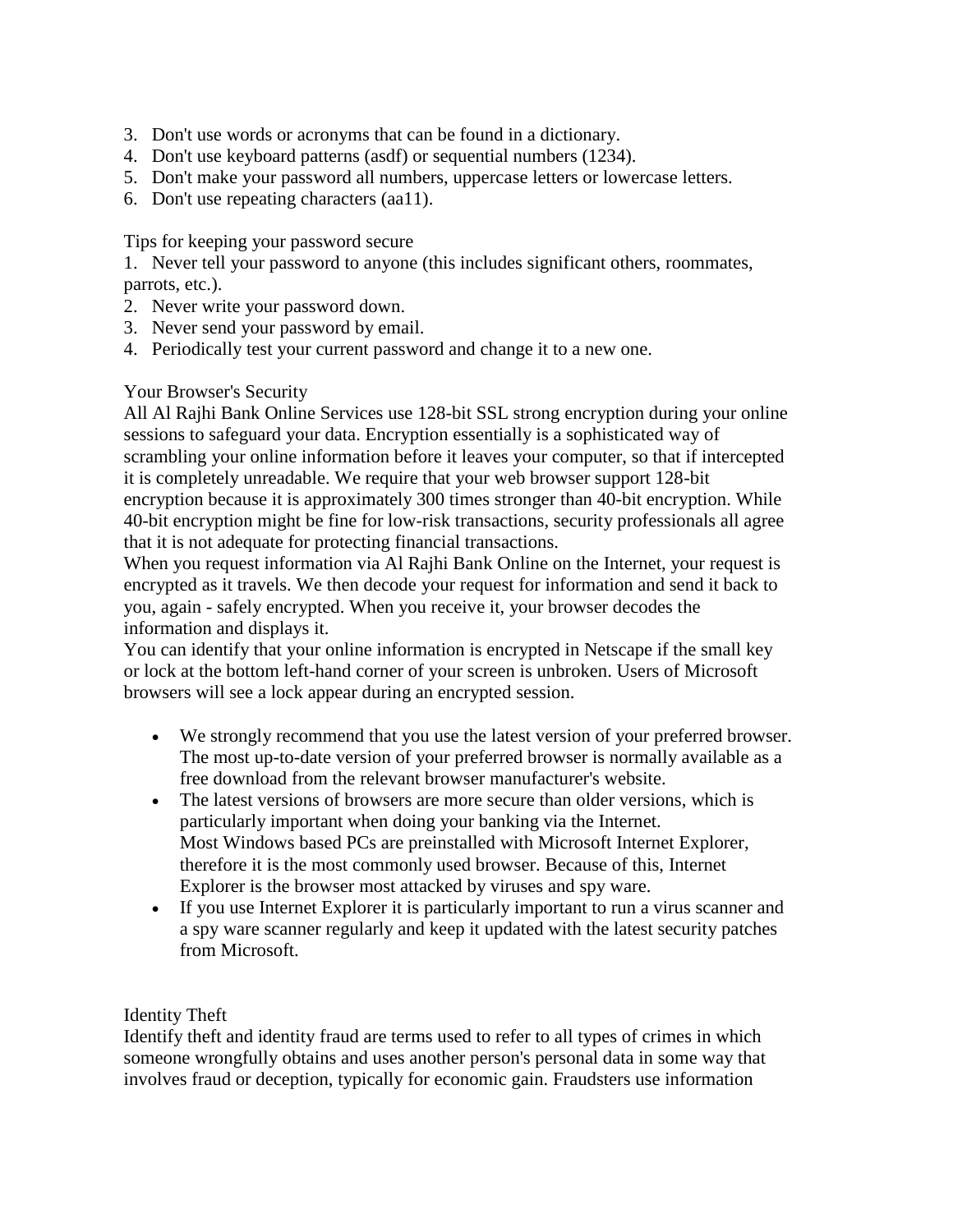submitted via these fraudulent verification pages to use credit cards for unauthorized purchases, clear out bank accounts or sell the information to identity theft rings.

There are many ways and manners in which Identity theft can occur, but the two most common are set out below:

Phising is when a fraudster sends out messages (to email addresses obtained illegally), pretending to be from another company (e.g. the bank). The purpose of these emails is to extract your personal information, which can then be used by the fraudster to commit fraud in your name. Remember: Al Rajhi Bank will never ask for your username or password via email.

 $\leq$ SPOOFING $\leq$  b>is when a fraudster creates a website that looks like a genuine website, like the Al Rajhi Bank website, and also has a similar website address (URL). They then commit online fraud by urging people to transact on this fake website (e.g. deposit money, purchase goods). Remember: Al Rajhi Bank website address is [https://www.alrajhibank.com.kw](https://www.alrajhibank.com.kw/) and no other company can duplicate this.

What to look out for Deceptive Subject Lines : These look as if they are genuinely related to the company supposedly sending the email.

Forged Sender's Address:

An easy deception method to make the e-mail appear as though it has come from the company it is claiming to be.

### Genuine Looking Content :

They copy images and text styles of the real sites in order to fool the reader. Trusts and authentication marks are duplicated and they may even have genuine links to the company's privacy policy and other pages on the legitimate website to create an illusion of authenticity.

Disguised hyperlinks :

E-mails may display a genuine website address, but when you click on it, the hyperlink will take you to a different website. Look out for a long website address as it will take you to the site after the '@' symbol. Example:

[http://www.genuine-site.com-name@fraud-site.com](http://www.genuine-site.com-name@fraud-site.com/) 

If you clicked on this hyperlink it would take you to [http://fraud-site.com](http://fraud-site.com/) as it is after the @ symbol.

### Tips to protect you

1. Never submit your personal details i.e. account number, PIN, Password or Random Verification Number anywhere else than the official Al Rajhi Bank Internet Banking login page.

2. Activate Eshaar; Notification function for Internet banking users and get notified